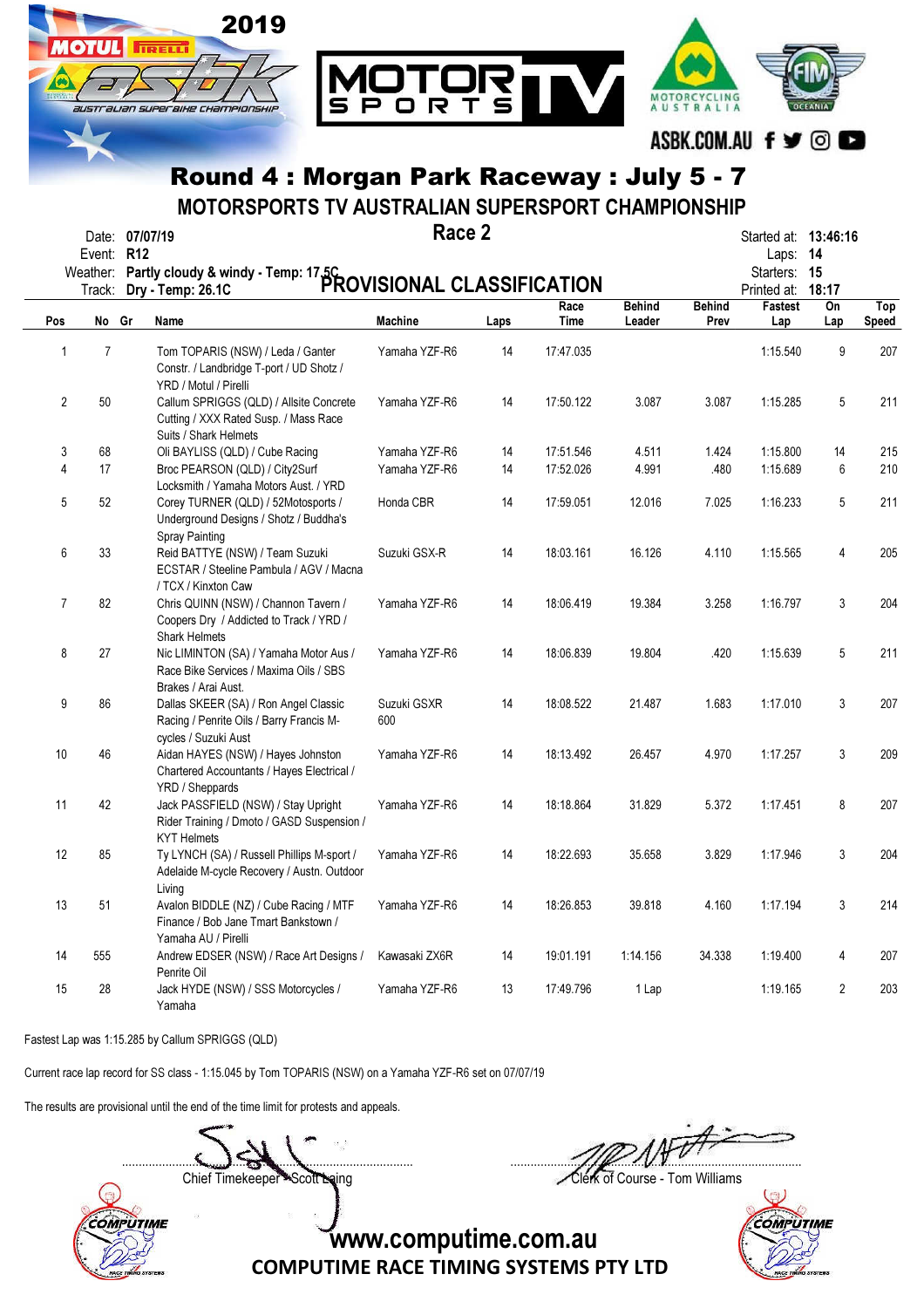

MOTORSPORTS TV AUSTRALIAN SUPERSPORT CHAMPIONSHIP

| Event: R12           | Date: 07/07/19                                                    |    |       |                            | Race 2                                 |                                                                                           |       |                                                       |       |       | Started at: 13:46:16<br>Laps: 14  |       |
|----------------------|-------------------------------------------------------------------|----|-------|----------------------------|----------------------------------------|-------------------------------------------------------------------------------------------|-------|-------------------------------------------------------|-------|-------|-----------------------------------|-------|
| Track:               | Weather: Partly cloudy & windy - Temp: 17.5C<br>Dry - Temp: 26.1C |    |       |                            |                                        | <b>PROVISIONAL LAP TIMES</b>                                                              |       |                                                       |       |       | Starters: 15<br>Printed at: 18:17 |       |
| No Name              |                                                                   |    | Lap 1 | Lap <sub>2</sub>           | Lap3                                   | Lap 4                                                                                     | Lap 5 | Lap 6                                                 | Lap 7 | Lap 8 | Lap <sub>9</sub>                  | Lap10 |
|                      | 7 Tom TOPARIS (NSW)                                               |    |       |                            |                                        | 1:20.699 1:15.668 1:15.702 1:15.542 1:15.680 1:15.869 1:15.804 1:15.607 1:15.540 1:15.982 |       |                                                       |       |       |                                   |       |
|                      |                                                                   | 10 |       |                            | 1:16.027 1:16.126 1:16.122 1:16.667    |                                                                                           |       |                                                       |       |       |                                   |       |
|                      | 17 Broc PEARSON (QLD)                                             |    |       |                            |                                        | 1:22.948 1:16.942 1:16.148 1:15.912 1:15.859 1:15.689 1:16.709 1:16.039 1:15.944 1:16.265 |       |                                                       |       |       |                                   |       |
|                      |                                                                   | 10 |       |                            | 1:15.864 1:15.730 1:16.016 1:15.961    |                                                                                           |       |                                                       |       |       |                                   |       |
| 27 Nic LIMINTON (SA) |                                                                   |    |       |                            |                                        | 1:20.792 1:16.076 1:15.737 1:16.129 1:15.639 1:15.822 1:15.689 1:16.284 1:31.540 1:16.560 |       |                                                       |       |       |                                   |       |
|                      |                                                                   | 10 |       |                            | 1:16.802 1:16.679 1:16.695 1:16.395    |                                                                                           |       |                                                       |       |       |                                   |       |
| 28 Jack HYDE (NSW)   |                                                                   |    |       |                            |                                        | 1:26.527 1:19.165 1:34.025 1:20.396 1:20.689 1:20.425 1:20.509 1:21.543 1:21.046 1:21.415 |       |                                                       |       |       |                                   |       |
|                      |                                                                   | 10 |       | 1:21.317 1:20.768 1:21.971 |                                        |                                                                                           |       |                                                       |       |       |                                   |       |
|                      | 33 Reid BATTYE (NSW)                                              |    |       |                            |                                        | 1:20.274 1:15.803 1:16.383 1:15.565 1:15.802 1:15.807 1:15.848 1:15.985 1:26.071 1:16.865 |       |                                                       |       |       |                                   |       |
|                      |                                                                   | 10 |       |                            | 1:16.722 1:17.163 1:17.241 1:17.632    |                                                                                           |       |                                                       |       |       |                                   |       |
|                      | 42 Jack PASSFIELD (NSW)                                           |    |       |                            |                                        | 1:25.115 1:17.909 1:17.908 1:18.143 1:18.327 1:18.312 1:17.678 1:17.451 1:18.072 1:17.688 |       |                                                       |       |       |                                   |       |
|                      |                                                                   | 10 |       |                            | 1:17.818 1:17.770 1:18.136 1:18.537    |                                                                                           |       |                                                       |       |       |                                   |       |
|                      | 46 Aidan HAYES (NSW)                                              |    |       |                            |                                        | 1:23.686 1:17.434 1:17.257 1:17.610 1:17.761 1:17.833 1:17.718 1:17.932 1:18.048 1:17.407 |       |                                                       |       |       |                                   |       |
|                      |                                                                   | 10 |       |                            | 1:17.372 1:17.671 1:17.463 1:18.300    |                                                                                           |       |                                                       |       |       |                                   |       |
|                      | 50 Callum SPRIGGS (QLD)                                           |    |       |                            |                                        | 1:21.716 1:16.043 1:15.673 1:15.917 1:15.285 1:15.843 1:15.747 1:15.916 1:16.079 1:16.127 |       |                                                       |       |       |                                   |       |
|                      |                                                                   | 10 |       |                            | 1:16.225 1:16.437 1:16.464 1:16.650    |                                                                                           |       |                                                       |       |       |                                   |       |
|                      | 51 Avalon BIDDLE (NZ)                                             |    |       |                            |                                        | 1:24.739 1:17.675 1:17.194 1:17.521 1:17.236 1:17.466 1:17.665 1:17.907 1:18.151 1:17.596 |       |                                                       |       |       |                                   |       |
|                      |                                                                   | 10 |       |                            | 1:17.840  1:18.137  1:18.032  1:29.694 |                                                                                           |       |                                                       |       |       |                                   |       |
|                      | 52 Corey TURNER (QLD)                                             |    |       |                            |                                        | 1:21.225 1:16.347 1:16.261 1:16.427 1:16.233 1:16.600 1:16.979 1:16.581 1:16.817 1:16.704 |       |                                                       |       |       |                                   |       |
|                      |                                                                   | 10 |       |                            | 1:16.970 1:16.980 1:17.592 1:17.335    |                                                                                           |       |                                                       |       |       |                                   |       |
| 68 Oli BAYLISS (QLD) |                                                                   |    |       |                            |                                        | 1:21.278 1:15.846 1:15.952 1:16.373 1:15.903 1:16.135 1:16.258 1:16.094 1:16.487 1:16.259 |       |                                                       |       |       |                                   |       |
|                      |                                                                   | 10 |       |                            | 1:16.761 1:16.324 1:16.076 1:15.800    |                                                                                           |       |                                                       |       |       |                                   |       |
|                      | 82 Chris QUINN (NSW)                                              |    |       |                            |                                        | 1:23.563 1:17.357 1:16.797 1:16.898                                                       |       | 1:17.290 1:17.006 1:16.969 1:17.205 1:16.929 1:16.873 |       |       |                                   |       |
|                      |                                                                   | 10 |       |                            | 1:17.042 1:17.405 1:17.310 1:17.775    |                                                                                           |       |                                                       |       |       |                                   |       |
| 85 Ty LYNCH (SA)     |                                                                   |    |       |                            |                                        | 1:24.654 1:18.183 1:17.946 1:18.181 1:18.374 1:18.713 1:18.515 1:18.166 1:18.795 1:18.111 |       |                                                       |       |       |                                   |       |
|                      |                                                                   | 10 |       |                            | 1:18.230  1:18.074  1:18.237  1:18.514 |                                                                                           |       |                                                       |       |       |                                   |       |
| 86 Dallas SKEER (SA) |                                                                   |    |       |                            |                                        | 1:22.860 1:17.254 1:17.010 1:17.437 1:17.143 1:17.365 1:17.266 1:17.090 1:17.330 1:17.178 |       |                                                       |       |       |                                   |       |
|                      |                                                                   | 10 |       |                            | 1:17.731  1:17.899  1:17.372  1:17.587 |                                                                                           |       |                                                       |       |       |                                   |       |
|                      | 555 Andrew EDSER (NSW)                                            |    |       |                            |                                        | 1:25.557 1:27.772 1:20.067 1:19.400 1:19.947 1:19.556 1:19.618 1:20.359 1:21.068 1:21.327 |       |                                                       |       |       |                                   |       |
|                      |                                                                   | 10 |       |                            | 1:20.935 1:21.413 1:21.720 1:22.452    |                                                                                           |       |                                                       |       |       |                                   |       |

The results are provisional until the end of the time limit for protests and appeals.



....................................................................................... ....................................................................................... Chief Timekeeper - Scott Laing Clerk of Course - Tom Williams

 $\cup$ **COMPUTIME**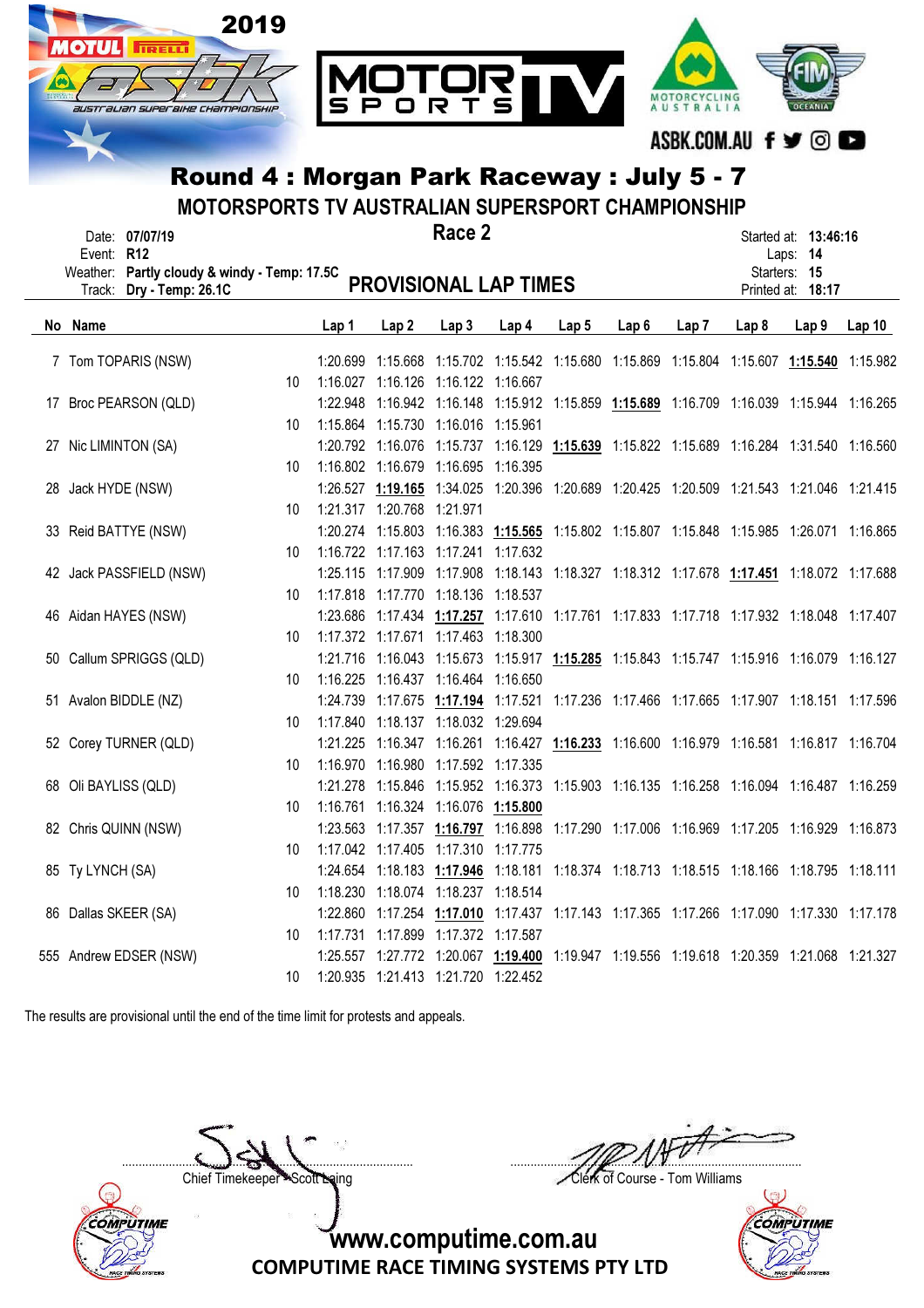

MOTORSPORTS TV AUSTRALIAN SUPERSPORT CHAMPIONSHIP

|                |                             | Date: 07/07/19 |                                              |         |          | Race 2 |                         |                                |         |              | Started at: 13:46:16 |     |
|----------------|-----------------------------|----------------|----------------------------------------------|---------|----------|--------|-------------------------|--------------------------------|---------|--------------|----------------------|-----|
|                | Event: R12                  |                |                                              |         |          |        |                         |                                |         |              | Laps: 14             |     |
|                |                             |                | Weather: Partly cloudy & windy - Temp: 17.5C |         |          |        |                         |                                |         | Starters: 15 |                      |     |
|                |                             |                | Track: Dry - Temp: 26.1C                     |         |          |        | PROVISIONAL SPLIT TIMES |                                |         |              | Printed at: 18:17    |     |
| Lap            |                             | Split 1        | Split 2                                      | Split 3 | Lap Time | Spd    | Lap                     | Split 1                        | Split 2 | Split 3      | Lap Time             | Spd |
|                | 7 Tom TOPARIS (NSW) (1st)   |                |                                              |         |          |        | 8                       | 26.602                         | 25.888  | 23.794       | 1:16.284             | 208 |
|                |                             | 31.140         | 25.865                                       | 23.694  | 1:20.699 | 83     | 9                       | 41.551                         | 26.149  | 23.840       | 1:31.540             | 211 |
| $\sqrt{2}$     |                             | 26.401         | 25.782                                       | 23.485  | 1:15.668 | 205    | 10                      | 26.657                         | 26.073  | 23.830       | 1:16.560             | 207 |
|                | 3                           | 26.528         | 25.693                                       | 23.481  | 1:15.702 | 207    | 11                      | 26.867                         | 26.122  | 23.813       | 1:16.802             | 204 |
| 4              |                             | 26.301         | 25.792                                       | 23.449  | 1:15.542 | 206    | 12                      | 26.859                         | 26.120  | 23.700       | 1:16.679             | 208 |
| 5              |                             | 26.314         | 25.773                                       | 23.593  | 1:15.680 | 205    | 13                      | 26.906                         | 25.998  | 23.791       | 1:16.695             | 205 |
| 6              |                             | 26.399         | 25.799                                       | 23.671  | 1:15.869 | 206    | 14                      | 26.730                         | 25.991  | 23.674       | 1:16.395             | 207 |
| $\overline{7}$ |                             | 26.353         | 25.834                                       | 23.617  | 1:15.804 | 204    |                         |                                |         |              |                      |     |
| 8              |                             | 26.307         | 25.741                                       | 23.559  | 1:15.607 | 204    |                         | 28 Jack HYDE (NSW) (15th)      |         |              |                      |     |
| 9              |                             | 26.347         | 25.796                                       | 23.397  | 1:15.540 | 205    | 1                       | 34.791                         | 27.200  | 24.536       | 1:26.527             | 115 |
| $10$           |                             | 26.474         | 25.882                                       | 23.626  | 1:15.982 | 205    | 2                       | 27.622                         | 27.226  | 24.317       | 1:19.165             | 203 |
| 11             |                             | 26.404         | 26.023                                       | 23.600  | 1:16.027 | 205    | 3                       | 38.302                         | 30.421  | 25.302       | 1:34.025             | 202 |
| 12             |                             | 26.388         | 26.006                                       | 23.732  | 1:16.126 | 205    | 4                       | 28.196                         | 27.460  | 24.740       | 1:20.396             | 200 |
| 13             |                             | 26.476         | 25.965                                       | 23.681  | 1:16.122 | 204    | 5                       | 28.092                         | 27.563  | 25.034       | 1:20.689             | 199 |
| 14             |                             | 26.522         | 26.006                                       | 24.139  | 1:16.667 | 205    | 6                       | 28.162                         | 27.453  | 24.810       | 1:20.425             | 200 |
|                |                             |                |                                              |         |          |        | 7                       | 28.234                         | 27.426  | 24.849       | 1:20.509             | 199 |
|                | 17 Broc PEARSON (QLD) (4th) |                |                                              |         |          |        | 8                       | 28.305                         | 27.920  | 25.318       | 1:21.543             | 199 |
|                |                             | 32.825         | 26.279                                       | 23.844  | 1:22.948 | 98     | 9                       | 28.484                         | 27.489  | 25.073       | 1:21.046             | 198 |
| $\sqrt{2}$     |                             | 27.166         | 26.049                                       | 23.727  | 1:16.942 | 210    | 10                      | 28.646                         | 27.581  | 25.188       | 1:21.415             | 199 |
|                | 3                           | 26.736         | 25.844                                       | 23.568  | 1:16.148 | 207    | 11                      | 28.410                         | 27.762  | 25.145       | 1:21.317             | 199 |
| 4              |                             | 26.523         | 25.744                                       | 23.645  | 1:15.912 | 208    | 12                      | 28.273                         | 27.513  | 24.982       | 1:20.768             | 199 |
|                |                             | 26.467         |                                              | 23.676  |          | 209    | 13                      |                                | 28.530  |              |                      |     |
| 5              |                             |                | 25.716                                       |         | 1:15.859 |        |                         | 28.607                         |         | 24.834       | 1:21.971             | 199 |
| 6              |                             | 26.402         | 25.803                                       | 23.484  | 1:15.689 | 209    |                         |                                |         |              |                      |     |
| $\overline{7}$ |                             | 26.897         | 25.978                                       | 23.834  | 1:16.709 | 209    |                         | 33 Reid BATTYE (NSW) (6th)     |         |              |                      |     |
| 8              |                             | 26.715         | 25.710                                       | 23.614  | 1:16.039 | 210    | 1                       | 30.977                         | 25.778  | 23.519       | 1:20.274             | 88  |
| 9              |                             | 26.606         | 25.766                                       | 23.572  | 1:15.944 | 207    | 2                       | 26.617                         | 25.751  | 23.435       | 1:15.803             | 203 |
| 10             |                             | 26.679         | 25.766                                       | 23.820  | 1:16.265 | 207    | 3                       | 26.697                         | 25.995  | 23.691       | 1:16.383             | 204 |
| 11             |                             | 26.385         | 25.865                                       | 23.614  | 1:15.864 | 207    | 4                       | 26.671                         | 25.593  | 23.301       | 1:15.565             | 205 |
| 12             |                             | 26.438         | 25.689                                       | 23.603  | 1:15.730 | 208    | 5                       | 26.608                         | 25.777  | 23.417       | 1:15.802             | 205 |
| 13             |                             | 26.661         | 25.813                                       | 23.542  | 1:16.016 | 210    | 6                       | 26.691                         | 25.780  | 23.336       | 1:15.807             | 205 |
| 14             |                             | 26.414         | 26.043                                       | 23.504  | 1:15.961 | 210    | $\overline{7}$          | 26.727                         | 25.878  | 23.243       | 1:15.848             | 205 |
|                |                             |                |                                              |         |          |        | 8                       | 26.792                         | 25.743  | 23.450       | 1:15.985             | 205 |
|                | 27 Nic LIMINTON (SA) (8th)  |                |                                              |         |          |        | 9                       | 34.387                         | 27.969  | 23.715       | 1:26.071             | 204 |
|                |                             | 31.269         | 25.971                                       | 23.552  | 1:20.792 | 77     | 10                      | 27.239                         | 26.103  | 23.523       | 1:16.865             | 203 |
| $\sqrt{2}$     |                             | 26.646         | 25.985                                       | 23.445  | 1:16.076 | 208    | 11                      | 26.951                         | 26.112  | 23.659       | 1:16.722             | 205 |
|                | 3                           | 26.471         | 25.869                                       | 23.397  | 1:15.737 | 209    | 12                      | 27.279                         | 26.315  | 23.569       | 1:17.163             | 204 |
| 4              |                             | 26.761         | 25.901                                       | 23.467  | 1:16.129 | 207    | 13                      | 27.323                         | 26.294  | 23.624       | 1:17.241             | 204 |
| 5              |                             | 26.495         | 25.662                                       | 23.482  | 1:15.639 | 209    | 14                      | 27.321                         | 26.332  | 23.979       | 1:17.632             | 205 |
| 6              |                             | 26.458         | 25.846                                       | 23.518  | 1:15.822 | 210    |                         |                                |         |              |                      |     |
|                | $\overline{7}$              | 26.461         | 25.851                                       | 23.377  | 1:15.689 | 208    |                         | 42 Jack PASSFIELD (NSW) (11th) |         |              |                      |     |



....................................................................................... ....................................................................................... Chief Timekeeper - Scott Laing Clerk of Course - Tom Williams



www.computime.com.au

COMPUTIME RACE TIMING SYSTEMS PTY LTD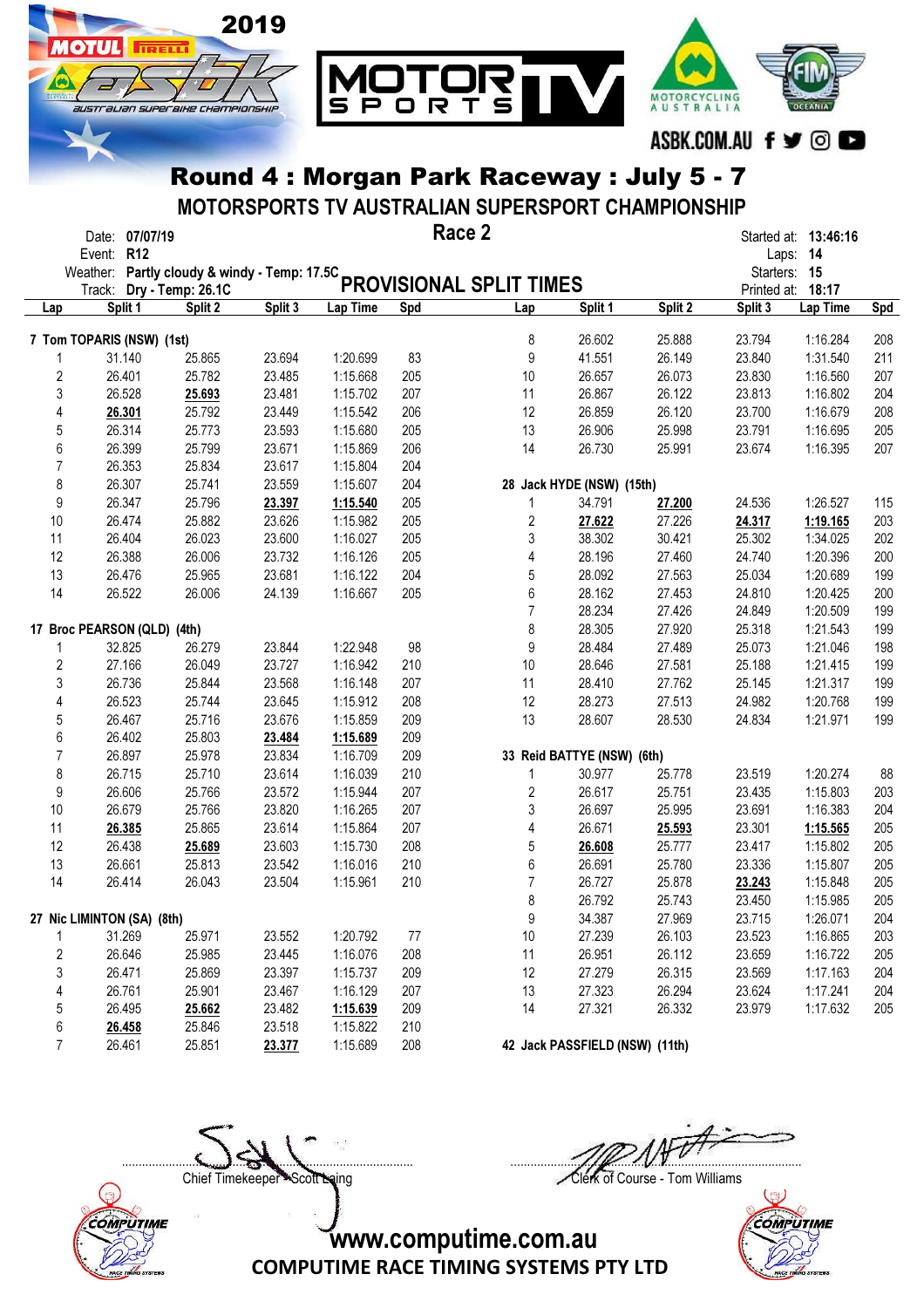

MOTORSPORTS TV AUSTRALIAN SUPERSPORT CHAMPIONSHIP

|                         | Date: 07/07/19                               |                              |         |          | Race 2 |                         |                              |         |              | Started at: 13:46:16 |            |
|-------------------------|----------------------------------------------|------------------------------|---------|----------|--------|-------------------------|------------------------------|---------|--------------|----------------------|------------|
|                         | Event: R12                                   |                              |         |          |        |                         |                              |         |              | Laps: 14             |            |
|                         | Weather: Partly cloudy & windy - Temp: 17.5C |                              |         |          |        | PROVISIONAL SPLIT TIMES |                              |         | Starters: 15 | Printed at: 18:17    |            |
|                         | Track:<br>Split 1                            | Dry - Temp: 26.1C<br>Split 2 | Split 3 | Lap Time | Spd    | Lap                     | Split 1                      | Split 2 | Split 3      | Lap Time             |            |
| Lap                     |                                              |                              |         |          |        |                         |                              |         |              |                      | <b>Spd</b> |
| 1                       | 34.122                                       | 26.630                       | 24.363  | 1:25.115 | 112    | 9                       | 26.793                       | 25.879  | 23.407       | 1:16.079             | 208        |
| $\overline{\mathbf{c}}$ | 27.354                                       | 26.443                       | 24.112  | 1:17.909 | 207    | 10                      | 26.693                       | 25.770  | 23.664       | 1:16.127             | 205        |
| 3                       | 27.463                                       | 26.408                       | 24.037  | 1:17.908 | 205    | 11                      | 26.668                       | 25.856  | 23.701       | 1:16.225             | 206        |
| 4                       | 27.435                                       | 26.483                       | 24.225  | 1:18.143 | 207    | 12                      | 26.719                       | 25.984  | 23.734       | 1:16.437             | 205        |
| 5                       | 27.674                                       | 26.423                       | 24.230  | 1:18.327 | 206    | 13                      | 26.868                       | 25.940  | 23.656       | 1:16.464             | 206        |
| 6                       | 27.574                                       | 26.409                       | 24.329  | 1:18.312 | 207    | 14                      | 26.860                       | 26.023  | 23.767       | 1:16.650             | 205        |
| $\overline{7}$          | 27.230                                       | 26.442                       | 24.006  | 1:17.678 | 202    |                         |                              |         |              |                      |            |
| 8                       | 27.144                                       | 26.265                       | 24.042  | 1:17.451 | 204    |                         | 51 Avalon BIDDLE (NZ) (13th) |         |              |                      |            |
| 9                       | 27.537                                       | 26.435                       | 24.100  | 1:18.072 | 200    | 1                       | 34.056                       | 26.484  | 24.199       | 1:24.739             | 114        |
| 10                      | 27.165                                       | 26.450                       | 24.073  | 1:17.688 | 204    | 2                       | 27.439                       | 26.204  | 24.032       | 1:17.675             | 214        |
|                         |                                              |                              |         |          |        |                         |                              |         |              |                      |            |
| 11                      | 27.180                                       | 26.583                       | 24.055  | 1:17.818 | 204    | 3                       | 27.134                       | 25.974  | 24.086       | 1:17.194             | 209        |
| 12                      | 27.218                                       | 26.497                       | 24.055  | 1:17.770 | 205    | 4                       | 27.234                       | 26.132  | 24.155       | 1:17.521             | 211        |
| 13                      | 27.346                                       | 26.545                       | 24.245  | 1:18.136 | 205    | 5                       | 27.139                       | 26.044  | 24.053       | 1:17.236             | 211        |
| 14                      | 27.565                                       | 26.845                       | 24.127  | 1:18.537 | 204    | 6                       | 27.092                       | 26.236  | 24.138       | 1:17.466             | 211        |
|                         |                                              |                              |         |          |        | $\overline{7}$          | 27.381                       | 26.146  | 24.138       | 1:17.665             | 208        |
|                         | 46 Aidan HAYES (NSW) (10th)                  |                              |         |          |        | 8                       | 27.580                       | 26.253  | 24.074       | 1:17.907             | 211        |
| 1                       | 33.584                                       | 26.230                       | 23.872  | 1:23.686 | 105    | 9                       | 27.859                       | 26.195  | 24.097       | 1:18.151             | 209        |
| $\overline{\mathbf{c}}$ | 27.313                                       | 26.207                       | 23.914  | 1:17.434 | 209    | 10                      | 27.276                       | 26.179  | 24.141       | 1:17.596             | 210        |
| 3                       | 27.121                                       | 26.113                       | 24.023  | 1:17.257 | 207    | 11                      | 27.598                       | 26.101  | 24.141       | 1:17.840             | 210        |
| 4                       | 27.158                                       | 26.322                       | 24.130  | 1:17.610 | 206    | 12                      | 27.399                       | 26.273  | 24.465       | 1:18.137             | 210        |
| 5                       | 27.187                                       | 26.389                       | 24.185  | 1:17.761 | 205    | 13                      | 27.558                       | 26.229  | 24.245       | 1:18.032             | 209        |
| 6                       | 27.377                                       | 26.387                       | 24.069  | 1:17.833 | 205    | 14                      | 36.516                       | 28.225  | 24.953       | 1:29.694             | 209        |
| $\overline{7}$          | 27.144                                       | 26.374                       | 24.200  | 1:17.718 | 203    |                         |                              |         |              |                      |            |
| 8                       | 27.463                                       | 26.352                       | 24.117  | 1:17.932 | 204    |                         | 52 Corey TURNER (QLD) (5th)  |         |              |                      |            |
| 9                       | 27.715                                       | 26.269                       | 24.064  | 1:18.048 | 203    | 1                       | 31.578                       | 26.040  | 23.607       | 1:21.225             | 96         |
| 10                      | 27.234                                       | 26.256                       | 23.917  | 1:17.407 | 205    | 2                       | 27.008                       | 25.849  | 23.490       | 1:16.347             | 210        |
| 11                      | 27.089                                       | 26.284                       | 23.999  | 1:17.372 | 205    | 3                       | 26.862                       | 25.855  | 23.544       | 1:16.261             | 210        |
| 12                      | 27.336                                       | 26.229                       | 24.106  | 1:17.671 | 204    | 4                       | 26.778                       | 25.860  | 23.789       | 1:16.427             | 211        |
| 13                      | 27.131                                       | 26.263                       | 24.069  | 1:17.463 | 206    | 5                       |                              | 25.888  | 23.685       |                      | 210        |
|                         |                                              |                              |         |          |        |                         | 26.660                       |         |              | 1:16.233             |            |
| 14                      | 27.303                                       | 26.626                       | 24.371  | 1:18.300 | 206    | 6                       | 26.725                       | 26.095  | 23.780       | 1:16.600             | 210        |
|                         |                                              |                              |         |          |        | $\overline{7}$          | 27.147                       | 26.019  | 23.813       | 1:16.979             | 208        |
|                         | 50 Callum SPRIGGS (QLD) (2nd)                |                              |         |          |        | 8                       | 27.023                       | 26.036  | 23.522       | 1:16.581             | 208        |
|                         | 32.015                                       | 26.076                       | 23.625  | 1:21.716 | 91     | 9                       | 27.004                       | 26.036  | 23.777       | 1:16.817             | 210        |
| $\boldsymbol{2}$        | 26.704                                       | 25.821                       | 23.518  | 1:16.043 | 209    | 10                      | 26.961                       | 26.069  | 23.674       | 1:16.704             | 209        |
| 3                       | 26.512                                       | 25.704                       | 23.457  | 1:15.673 | 211    | 11                      | 27.002                       | 26.094  | 23.874       | 1:16.970             | 209        |
| 4                       | 26.466                                       | 25.935                       | 23.516  | 1:15.917 | 209    | 12                      | 26.962                       | 26.140  | 23.878       | 1:16.980             | 208        |
| 5                       | 26.387                                       | 25.588                       | 23.310  | 1:15.285 | 209    | 13                      | 27.180                       | 26.386  | 24.026       | 1:17.592             | 208        |
| 6                       | 26.376                                       | 25.837                       | 23.630  | 1:15.843 | 210    | 14                      | 27.096                       | 26.247  | 23.992       | 1:17.335             | 208        |
| 7                       | 26.489                                       | 25.686                       | 23.572  | 1:15.747 | 209    |                         |                              |         |              |                      |            |
| 8                       | 26.519                                       | 25.804                       | 23.593  | 1:15.916 | 208    |                         | 68 Oli BAYLISS (QLD) (3rd)   |         |              |                      |            |



....................................................................................... ....................................................................................... Chief Timekeeper - Scott Laing Clerk of Course - Tom Williams

 $\mathbb{Q}$ COMPUTIME

www.computime.com.au

COMPUTIME RACE TIMING SYSTEMS PTY LTD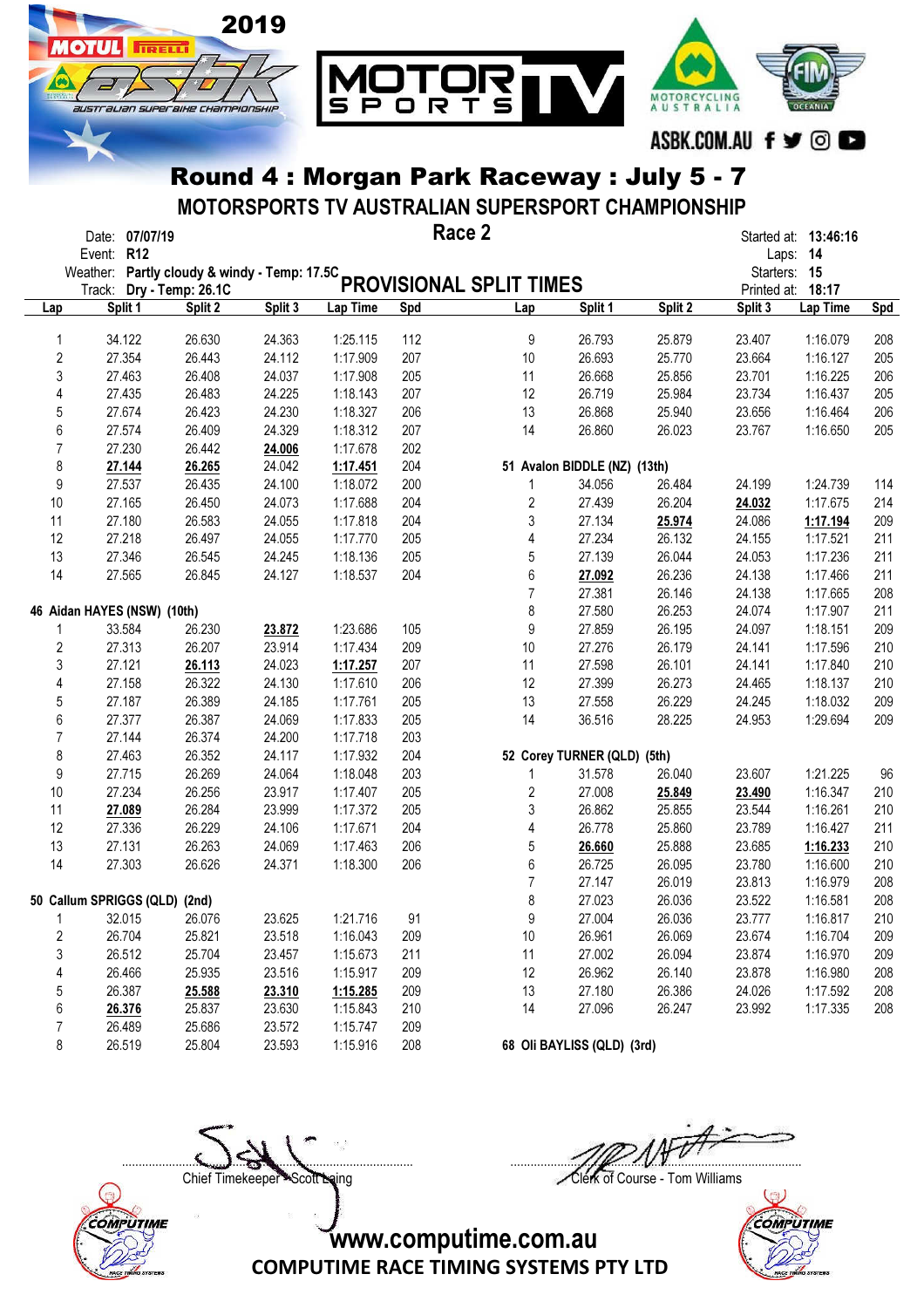

MOTORSPORTS TV AUSTRALIAN SUPERSPORT CHAMPIONSHIP

|                  | Date: 07/07/19<br>Event: R12 |         |         |          |     | Race 2                                                                                |                               |         |         | Started at: 13:46:16<br>Laps: 14  |            |
|------------------|------------------------------|---------|---------|----------|-----|---------------------------------------------------------------------------------------|-------------------------------|---------|---------|-----------------------------------|------------|
|                  |                              |         |         |          |     | Event. Nie<br>Weather: Partly cloudy & windy - Temp: 17.5C<br>PROVISIONAL SPLIT TIMES |                               |         |         | Starters: 15<br>Printed at: 18:17 |            |
| Lap              | Split 1                      | Split 2 | Split 3 | Lap Time | Spd | Lap                                                                                   | Split 1                       | Split 2 | Split 3 | Lap Time                          | <b>Spd</b> |
| 1                | 31.927                       | 25.845  | 23.506  | 1:21.278 | 93  | 9                                                                                     | 27.974                        | 26.621  | 24.200  | 1:18.795                          | 198        |
| $\overline{c}$   | 26.821                       | 25.637  | 23.388  | 1:15.846 | 215 | 10                                                                                    | 27.279                        | 26.406  | 24.426  | 1:18.111                          | 204        |
| $\sqrt{3}$       | 26.728                       | 25.784  | 23.440  | 1:15.952 | 211 | 11                                                                                    | 27.400                        | 26.560  | 24.270  | 1:18.230                          | 203        |
| 4                | 26.658                       | 25.863  | 23.852  | 1:16.373 | 211 | 12                                                                                    | 27.351                        | 26.291  | 24.432  | 1:18.074                          | 203        |
| $\sqrt{5}$       | 26.855                       | 25.543  | 23.505  | 1:15.903 | 213 | 13                                                                                    | 27.253                        | 26.629  | 24.355  | 1:18.237                          | 203        |
| $\boldsymbol{6}$ | 26.682                       | 25.713  | 23.740  | 1:16.135 | 211 | 14                                                                                    | 27.656                        | 26.561  | 24.297  | 1:18.514                          | 202        |
| $\overline{7}$   | 26.807                       | 25.716  | 23.735  | 1:16.258 | 208 |                                                                                       |                               |         |         |                                   |            |
| 8                | 26.688                       | 25.748  | 23.658  | 1:16.094 | 208 |                                                                                       | 86 Dallas SKEER (SA) (9th)    |         |         |                                   |            |
| 9                | 26.979                       | 25.865  | 23.643  | 1:16.487 | 208 | 1                                                                                     | 32.697                        | 26.287  | 23.876  | 1:22.860                          | 105        |
| 10               | 26.968                       | 25.793  | 23.498  | 1:16.259 | 208 | $\overline{c}$                                                                        | 27.065                        | 26.085  | 24.104  | 1:17.254                          | 205        |
| 11               | 27.140                       | 25.918  | 23.703  | 1:16.761 | 208 | 3                                                                                     | 27.060                        | 26.123  | 23.827  | 1:17.010                          | 207        |
| 12               | 26.824                       | 25.874  | 23.626  | 1:16.324 | 208 | 4                                                                                     | 27.061                        | 26.182  | 24.194  | 1:17.437                          | 206        |
| 13               | 26.896                       | 25.711  | 23.469  | 1:16.076 | 208 | 5                                                                                     | 26.879                        | 26.169  | 24.095  | 1:17.143                          | 204        |
| 14               | 26.645                       | 25.776  | 23.379  | 1:15.800 | 209 | $\boldsymbol{6}$                                                                      | 27.409                        | 26.144  | 23.812  | 1:17.365                          | 203        |
|                  |                              |         |         |          |     | $\overline{7}$                                                                        | 27.204                        | 26.148  | 23.914  | 1:17.266                          | 207        |
|                  | 82 Chris QUINN (NSW) (7th)   |         |         |          |     | 8                                                                                     | 27.050                        | 26.224  | 23.816  | 1:17.090                          | 205        |
| 1                | 33.137                       | 26.413  | 24.013  | 1:23.563 | 99  | $\boldsymbol{9}$                                                                      | 27.297                        | 26.237  | 23.796  | 1:17.330                          | 206        |
| $\sqrt{2}$       | 27.001                       | 26.147  | 24.209  | 1:17.357 | 204 | $10$                                                                                  | 27.058                        | 26.243  | 23.877  | 1:17.178                          | 205        |
| $\sqrt{3}$       | 26.980                       | 26.071  | 23.746  | 1:16.797 | 202 | 11                                                                                    | 27.210                        | 26.420  | 24.101  | 1:17.731                          | 205        |
| 4                | 26.865                       | 26.042  | 23.991  | 1:16.898 | 204 | 12                                                                                    | 27.371                        | 26.371  | 24.157  | 1:17.899                          | 205        |
| $\sqrt{5}$       | 27.090                       | 26.372  | 23.828  | 1:17.290 | 202 | 13                                                                                    | 27.245                        | 26.206  | 23.921  | 1:17.372                          | 205        |
|                  | 27.004                       |         |         |          | 204 | 14                                                                                    |                               |         |         |                                   |            |
| $\boldsymbol{6}$ |                              | 26.074  | 23.928  | 1:17.006 |     |                                                                                       | 27.182                        | 26.323  | 24.082  | 1:17.587                          | 206        |
| $\overline{7}$   | 26.834                       | 26.102  | 24.033  | 1:16.969 | 202 |                                                                                       |                               |         |         |                                   |            |
| 8                | 27.077                       | 26.201  | 23.927  | 1:17.205 | 202 |                                                                                       | 555 Andrew EDSER (NSW) (14th) |         |         |                                   |            |
| 9                | 26.979                       | 26.048  | 23.902  | 1:16.929 | 202 | 1                                                                                     | 34.380                        | 26.924  | 24.253  | 1:25.557                          | 116        |
| 10               | 26.975                       | 26.048  | 23.850  | 1:16.873 | 202 | 2                                                                                     | 35.628                        | 27.428  | 24.716  | 1:27.772                          | 207        |
| 11               | 26.923                       | 26.248  | 23.871  | 1:17.042 | 203 | 3                                                                                     | 28.371                        | 26.957  | 24.739  | 1:20.067                          | 203        |
| 12               | 27.127                       | 26.255  | 24.023  | 1:17.405 | 203 | 4                                                                                     | 27.939                        | 26.791  | 24.670  | 1:19.400                          | 202        |
| 13               | 27.022                       | 26.135  | 24.153  | 1:17.310 | 203 | $\mathbf 5$                                                                           | 28.173                        | 26.961  | 24.813  | 1:19.947                          | 200        |
| 14               | 27.242                       | 26.372  | 24.161  | 1:17.775 | 202 | 6                                                                                     | 27.891                        | 26.816  | 24.849  | 1:19.556                          | 199        |
|                  |                              |         |         |          |     | $\overline{7}$                                                                        | 27.970                        | 26.919  | 24.729  | 1:19.618                          | 197        |
|                  | 85 Ty LYNCH (SA) (12th)      |         |         |          |     | 8                                                                                     | 28.128                        | 27.243  | 24.988  | 1:20.359                          | 197        |
|                  | 33.864                       | 26.471  | 24.319  | 1:24.654 | 110 | 9                                                                                     | 28.289                        | 27.505  | 25.274  | 1:21.068                          | 195        |
| 2                | 27.322                       | 26.279  | 24.582  | 1:18.183 | 204 | 10                                                                                    | 28.472                        | 27.684  | 25.171  | 1:21.327                          | 194        |
| $\sqrt{3}$       | 27.384                       | 26.306  | 24.256  | 1:17.946 | 202 | 11                                                                                    | 28.439                        | 27.311  | 25.185  | 1:20.935                          | 193        |
| 4                | 27.361                       | 26.345  | 24.475  | 1:18.181 | 204 | 12                                                                                    | 28.416                        | 27.653  | 25.344  | 1:21.413                          | 192        |
| 5                | 27.555                       | 26.436  | 24.383  | 1:18.374 | 201 | 13                                                                                    | 28.488                        | 28.006  | 25.226  | 1:21.720                          | 190        |
| $\boldsymbol{6}$ | 27.457                       | 26.615  | 24.641  | 1:18.713 | 204 | 14                                                                                    | 28.820                        | 28.123  | 25.509  | 1:22.452                          | 188        |
| $\overline{7}$   | 27.669                       | 26.509  | 24.337  | 1:18.515 | 202 |                                                                                       |                               |         |         |                                   |            |
| $\,8\,$          | 27.282                       | 26.484  | 24.400  | 1:18.166 | 203 |                                                                                       |                               |         |         |                                   |            |

The results are provisional until the end of the time limit for protests and appeals.



....................................................................................... ....................................................................................... Chief Timekeeper - Scott Laing Clerk of Course - Tom Williams

 $\mathbb{Q}$ **COMPUTIME**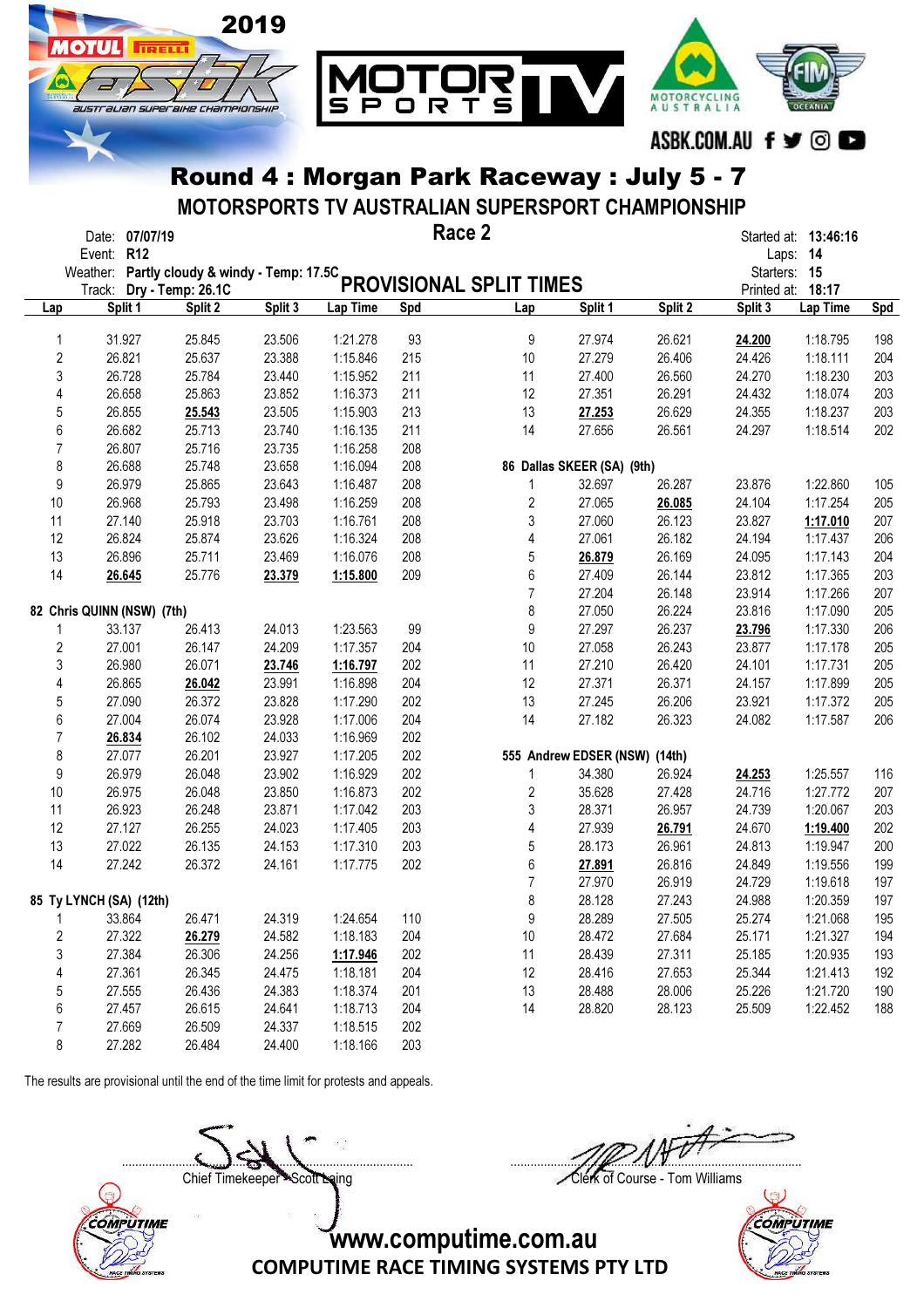

|     | Race |                         |                | <b>Fastest</b> | On  |
|-----|------|-------------------------|----------------|----------------|-----|
| Lap | Pos  | No Name                 | <b>Machine</b> | Lap            | ∟ap |
|     |      | 33 Reid BATTYE (NSW)    | Suzuki GSX-R   | 1:20.274       |     |
|     |      | 33 Reid BATTYE (NSW)    | Suzuki GSX-R   | 1:15.803       |     |
|     |      | Tom TOPARIS (NSW)       | Yamaha YZF-R6  | 1:15.668       |     |
| 4   |      | 7 Tom TOPARIS (NSW)     | Yamaha YZF-R6  | 1:15.542       | 4   |
|     | 4    | 50 Callum SPRIGGS (QLD) | Yamaha YZF-R6  | 1:15.285       | 5   |
|     |      |                         |                |                |     |

The results are provisional until the end of the time limit for protests and appeals.



....................................................................................... .......................................................................................

Chief Timekeeper - Scott Laing Clerk of Course - Tom Williams

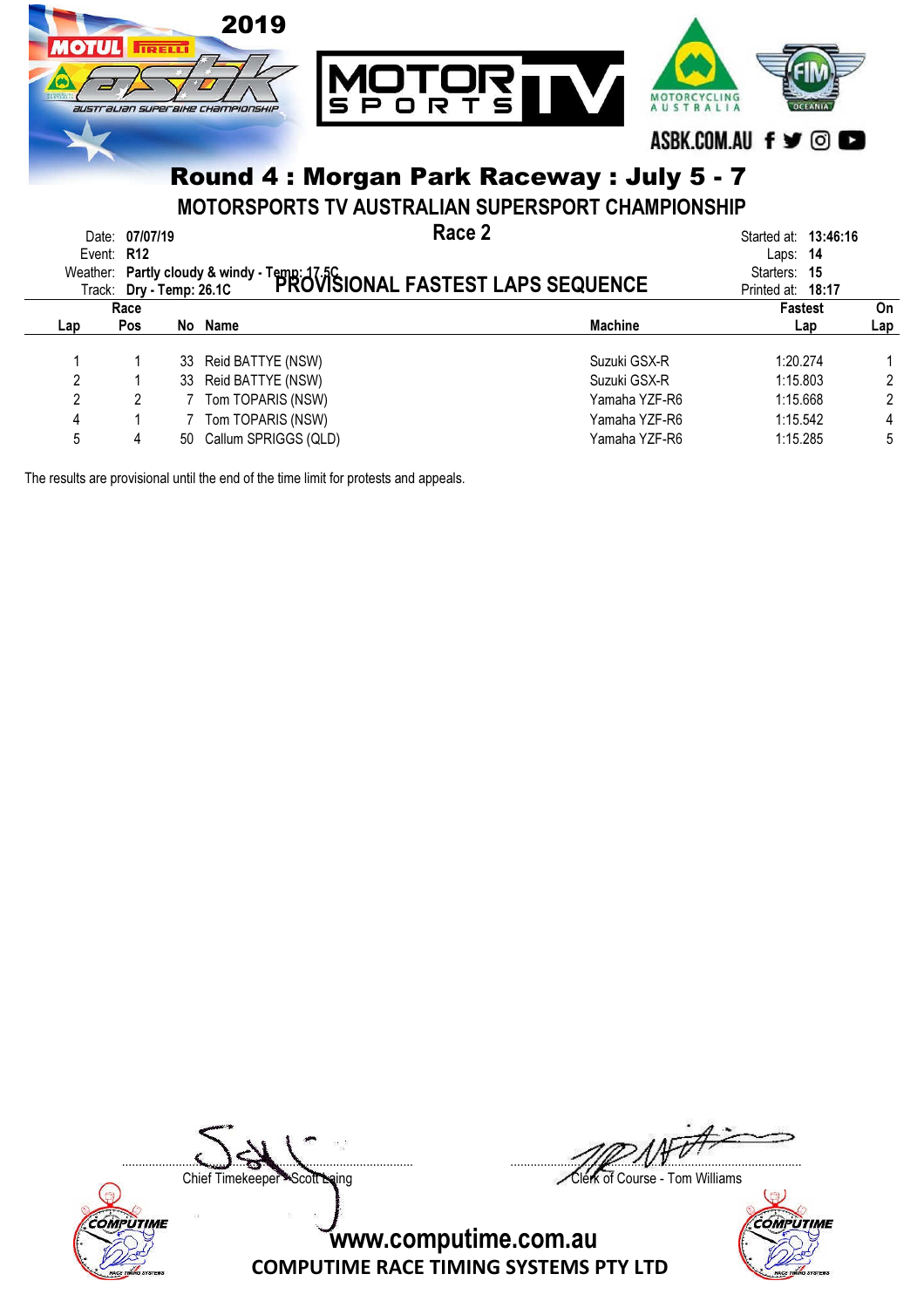

MOTORSPORTS TV AUSTRALIAN SUPERSPORT CHAMPIONSHIP

|     |                  | Date: 07/07/19    |                |                                              |        |                 | Race 2                       |        |                |                  |        |                         | Started at: 13:46:16              |        |
|-----|------------------|-------------------|----------------|----------------------------------------------|--------|-----------------|------------------------------|--------|----------------|------------------|--------|-------------------------|-----------------------------------|--------|
|     | Event: R12       |                   |                |                                              |        |                 |                              |        |                |                  |        |                         | Laps: 14                          |        |
|     | Track:           | Dry - Temp: 26.1C |                | Weather: Partly cloudy & windy - Temp: 17.5C |        |                 | <b>PROVISIONAL LAP SHEET</b> |        |                |                  |        |                         | Starters: 15<br>Printed at: 18:17 |        |
| No  | Lap Time         | Gap               | No             | Lap Time                                     | Gap    | $\overline{No}$ | Lap Time                     | Gap    | No             | Lap Time         | Gap    | No                      | Lap Time                          | Gap    |
|     |                  |                   | 42             | 1:17.909                                     | 6.947  | 46              | 1:17.610                     | 8.376  | 17             | 1:15.689         | 4.338  | 27                      | 1:16.284                          | 1.597  |
|     | Lap 1            |                   | 28             | 1:19.165                                     | 9.615  | 51              | 1:17.521                     | 9.518  | 82             | 1:17.006         | 9.751  | 68                      | 1:16.094                          | 3.268  |
| 33  | 1:20.274         |                   | 555            | 1:27.772                                     | 17.252 | 85              | 1:18.181                     | 11.353 | 86             | 1:17.365         | 9.909  | 17                      | 1:16.039                          | 5.675  |
| 7   | 1:20.699         | .425              |                |                                              |        | 42              | 1:18.143                     | 11.464 | 46             | 1:17.833         | 12.421 | 52                      | 1:16.581                          | 6.082  |
| 27  | 1:20.792         | .518              |                | Lap 3                                        |        | 555             | 1:19.400                     | 25.185 | 51             | 1:17.466         | 12.671 | 82                      | 1:17.205                          | 12.514 |
| 52  | 1:21.225         | .951              | $\overline{7}$ | 1:15.702                                     |        | 28              | 1:20.396                     | 32.502 | 42             | 1:18.312         | 16.554 | 86                      | 1:17.090                          | 12.854 |
| 68  | 1:21.278         | 1.004             | 33             | 1:16.383                                     | .391   |                 |                              |        | 85             | 1:18.713         | 16.891 | 46                      | 1:17.932                          | 16.660 |
| 50  | 1:21.716         | 1.442             | 27             | 1:15.737                                     | .536   |                 | Lap <sub>5</sub>             |        | 555            | 1:19.556         | 33.139 | 51                      | 1:17.907                          | 16.832 |
| 86  | 1:22.860         | 2.586             | 68             | 1:15.952                                     | 1.007  | $\overline{7}$  | 1:15.680                     |        | 28             | 1:20.425         | 42.067 | 42                      | 1:17.451                          | 20.272 |
| 17  | 1:22.948         | 2.674             | 50             | 1:15.673                                     | 1.363  | 33              | 1:15.802                     | .536   |                |                  |        | 85                      | 1:18.166                          | 22.161 |
| 82  | 1:23.563         | 3.289             | 52             | 1:16.261                                     | 1.764  | 27              | 1:15.639                     | 1.082  |                | Lap <sub>7</sub> |        | 555                     | 1:20.359                          | 41.705 |
| 46  | 1:23.686         | 3.412             | 17             | 1:16.148                                     | 3.969  | 50              | 1:15.285                     | 1.343  | 7              | 1:15.804         |        | 28                      | 1:21.543                          | 52.708 |
| 85  | 1:24.654         | 4.380             | 86             | 1:17.010                                     | 5.055  | 68              | 1:15.903                     | 2.061  | 33             | 1:15.848         | .518   |                         |                                   |        |
| 51  | 1:24.739         | 4.465             | 82             | 1:16.797                                     | 5.648  | 52              | 1:16.233                     | 3.202  | 27             | 1:15.689         | .920   |                         | Lap <sub>9</sub>                  |        |
| 42  | 1:25.115         | 4.841             | 46             | 1:17.257                                     | 6.308  | 17              | 1:15.859                     | 4.518  | 50             | 1:15.747         | 1.260  | $\overline{\mathbf{r}}$ | 1:15.540                          |        |
| 555 | 1:25.557         | 5.283             | 51             | 1:17.194                                     | 7.539  | 86              | 1:17.143                     | 8.413  | 68             | 1:16.258         | 2.781  | 50                      | 1:16.079                          | 2.108  |
| 28  | 1:26.527         | 6.253             | 85             | 1:17.946                                     | 8.714  | 82              | 1:17.290                     | 8.614  | 52             | 1:16.979         | 5.108  | 68                      | 1:16.487                          | 4.215  |
|     |                  |                   | 42             | 1:17.908                                     | 8.863  | 46              | 1:17.761                     | 10.457 | 17             | 1:16.709         | 5.243  | 17                      | 1:15.944                          | 6.079  |
|     | Lap <sub>2</sub> |                   | 555            | 1:20.067                                     | 21.327 | 51              | 1:17.236                     | 11.074 | 82             | 1:16.969         | 10.916 | 52                      | 1:16.817                          | 7.359  |
| 33  | 1:15.803         |                   | 28             | 1:34.025                                     | 27.648 | 85              | 1:18.374                     | 14.047 | 86             | 1:17.266         | 11.371 | 33                      | 1:26.071                          | 11.427 |
| 7   | 1:15.668         | .290              |                |                                              |        | 42              | 1:18.327                     | 14.111 | 46             | 1:17.718         | 14.335 | 82                      | 1:16.929                          | 13.903 |
| 27  | 1:16.076         | .791              |                | Lap 4                                        |        | 555             | 1:19.947                     | 29.452 | 51             | 1:17.665         | 14.532 | 86                      | 1:17.330                          | 14.644 |
| 68  | 1:15.846         | 1.047             | 7              | 1:15.542                                     |        | 28              | 1:20.689                     | 37.511 | 42             | 1:17.678         | 18.428 | 27                      | 1:31.540                          | 17.597 |
| 52  | 1:16.347         | 1.495             | 33             | 1:15.565                                     | .414   |                 |                              |        | 85             | 1:18.515         | 19.602 | 46                      | 1:18.048                          | 19.168 |
| 50  | 1:16.043         | 1.682             | 27             | 1:16.129                                     | 1.123  |                 | Lap <sub>6</sub>             |        | 555            | 1:19.618         | 36.953 | 51                      | 1:18.151                          | 19.443 |
| 17  | 1:16.942         | 3.813             | 50             | 1:15.917                                     | 1.738  | $\overline{7}$  | 1:15.869                     |        | 28             | 1:20.509         | 46.772 | 42                      | 1:18.072                          | 22.804 |
| 86  | 1:17.254         | 4.037             | 68             | 1:16.373                                     | 1.838  | 33              | 1:15.807                     | .474   |                |                  |        | 85                      | 1:18.795                          | 25.416 |
| 82  | 1:17.357         | 4.843             | 52             | 1:16.427                                     | 2.649  | 27              | 1:15.822                     | 1.035  |                | Lap <sub>8</sub> |        | 555                     | 1:21.068                          | 47.233 |
| 46  | 1:17.434         | 5.043             | 17             | 1:15.912                                     | 4.339  | 50              | 1:15.843                     | 1.317  | $\overline{7}$ | 1:15.607         |        | 28                      | 1:21.046                          | 58.214 |
| 51  | 1:17.675         | 6.337             | 86             | 1:17.437                                     | 6.950  | 68              | 1:16.135                     | 2.327  | 33             | 1:15.985         | .896   |                         |                                   |        |
| 85  | 1:18.183         | 6.760             | 82             | 1:16.898                                     | 7.004  | 52              | 1:16.600                     | 3.933  | 50             | 1:15.916         | 1.569  |                         | Lap 10                            |        |



....................................................................................... ....................................................................................... Chief Timekeeper - Scott Laing Clerk of Course - Tom Williams

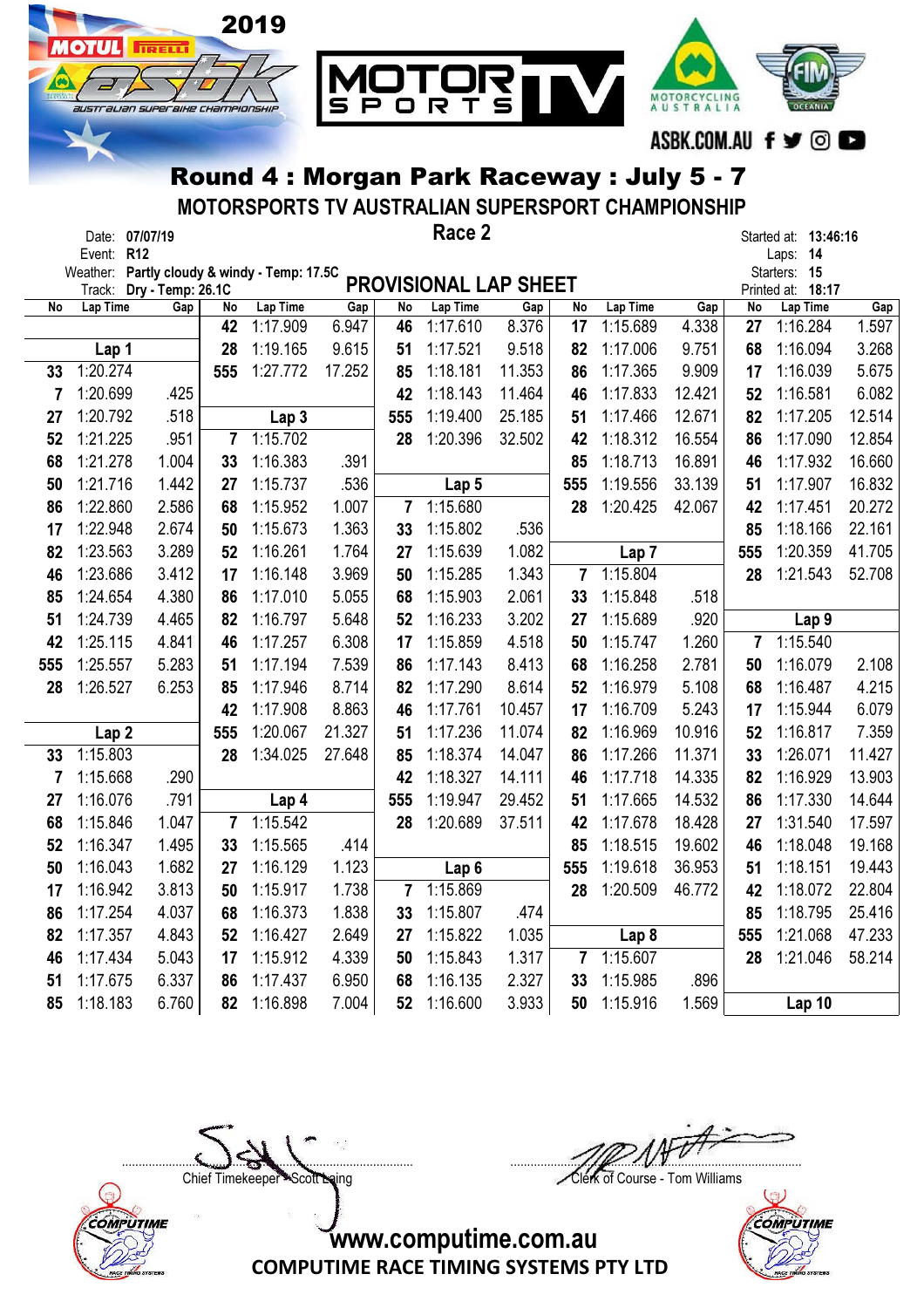

MOTORSPORTS TV AUSTRALIAN SUPERSPORT CHAMPIONSHIP

Race 2

Date: 07/07/19 **Started at: 13:46:16** Started at: 13:46:16

PROVISIONAL LAP SHEET Weather: Partly cloudy & windy - Temp: 17.5C Starters: 15 Track: D**ry - Temp: 26.1C PROVISIONAL LAP SHEE I** Printed at: 18:17

Event: R12 Laps: 14

| No             | Lap Time | Gap     | No                      | Lap Time      | Gap     | No             | Lap Time | Gap     |
|----------------|----------|---------|-------------------------|---------------|---------|----------------|----------|---------|
| $\overline{7}$ | 1:15.982 |         | 28                      | 1:21.317      | 1:08.93 | 42             | 1:18.136 | 29.959  |
| 50             | 1:16.127 | 2.253   |                         |               |         | 85             | 1:18.237 | 33.811  |
| 68             | 1:16.259 | 4.492   |                         | Lap 12        |         | 555            | 1:21.720 | 1:08.37 |
| 17             | 1:16.265 | 6.362   | 7                       | 1:16.126      |         |                |          |         |
| 52             | 1:16.704 | 8.081   | 50                      | 1:16.437      | 2.762   |                | Lap 14   |         |
| 33             | 1:16.865 | 12.310  | 68                      | 1:16.324      | 5.424   | $\overline{7}$ | 1:16.667 |         |
| 82             | 1:16.873 | 14.794  | 17                      | 1:15.730      | 5.803   | 28)            | 1:21.971 | 1 lap   |
| 86             | 1:17.178 | 15.840  | 52                      | 1:16.980      | 9.878   | 50             | 1:16.650 | 3.087   |
| 27             | 1:16.560 | 18.175  | 33                      | 1:17.163      | 14.042  | 68             | 1:15.800 | 4.511   |
| 46             | 1:17.407 | 20.593  | 82                      | 1:17.405      | 17.088  | 17             | 1:15.961 | 4.991   |
| 51             | 1:17.596 | 21.057  | 86                      | 1:17.899      | 19.317  | 52             | 1:17.335 | 12.016  |
| 42             | 1:17.688 | 24.510  | 27                      | 1:16.679      | 19.503  | 33             | 1:17.632 | 16.126  |
| 85             | 1:18.111 | 27.545  | 46                      | 1:17.671      | 23.483  | 82             | 1:17.775 | 19.384  |
| 555            | 1:21.327 | 52.578  | 51                      | 1:18.137      | 24.881  | 27             | 1:16.395 | 19.804  |
| 28             | 1:21.415 | 1:03.64 | 42                      | 1:17.770      | 27.945  | 86             | 1:17.587 | 21.487  |
|                |          |         | 85                      | 1:18.074      | 31.696  | 46             | 1:18.300 | 26.457  |
|                | Lap 11   |         | 555                     | 1:21.413      | 1:02.77 | 42             | 1:18.537 | 31.829  |
| 7              | 1:16.027 |         | 28                      | 1:20.768      | 1:13.57 | 85             | 1:18.514 | 35.658  |
| 50             | 1:16.225 | 2.451   |                         |               |         | 51             | 1:29.694 | 39.818  |
| 68             | 1:16.761 | 5.226   |                         | <b>Lap 13</b> |         | 555            | 1:22.452 | 1:14.15 |
| 17             | 1:15.864 | 6.199   | $\overline{\mathbf{r}}$ | 1:16.122      |         |                |          |         |
| 52             | 1:16.970 | 9.024   | 50                      | 1:16.464      | 3.104   |                |          |         |
| 33             | 1:16.722 | 13.005  | 68                      | 1:16.076      | 5.378   |                |          |         |
| 82             | 1:17.042 | 15.809  | 17                      | 1:16.016      | 5.697   |                |          |         |
| 86             | 1:17.731 | 17.544  | 52                      | 1:17.592      | 11.348  |                |          |         |
| 27             | 1:16.802 | 18.950  | 33                      | 1:17.241      | 15.161  |                |          |         |
| 46             | 1:17.372 | 21.938  | 82                      | 1:17.310      | 18.276  |                |          |         |
| 51             | 1:17.840 | 22.870  | 27                      | 1:16.695      | 20.076  |                |          |         |
| 42             | 1:17.818 | 26.301  | 86                      | 1:17.372      | 20.567  |                |          |         |
| 85             | 1:18.230 | 29.748  | 46                      | 1:17.463      | 24.824  |                |          |         |
| 555            | 1:20.935 | 57.486  | 51                      | 1:18.032      | 26.791  |                |          |         |

The results are provisional until the end of the time limit for protests and appeals.

**COMPUTIME** 

....................................................................................... .......................................................................................

Chief Timekeeper Scott Laing Chief Timekeeper Scott Laing

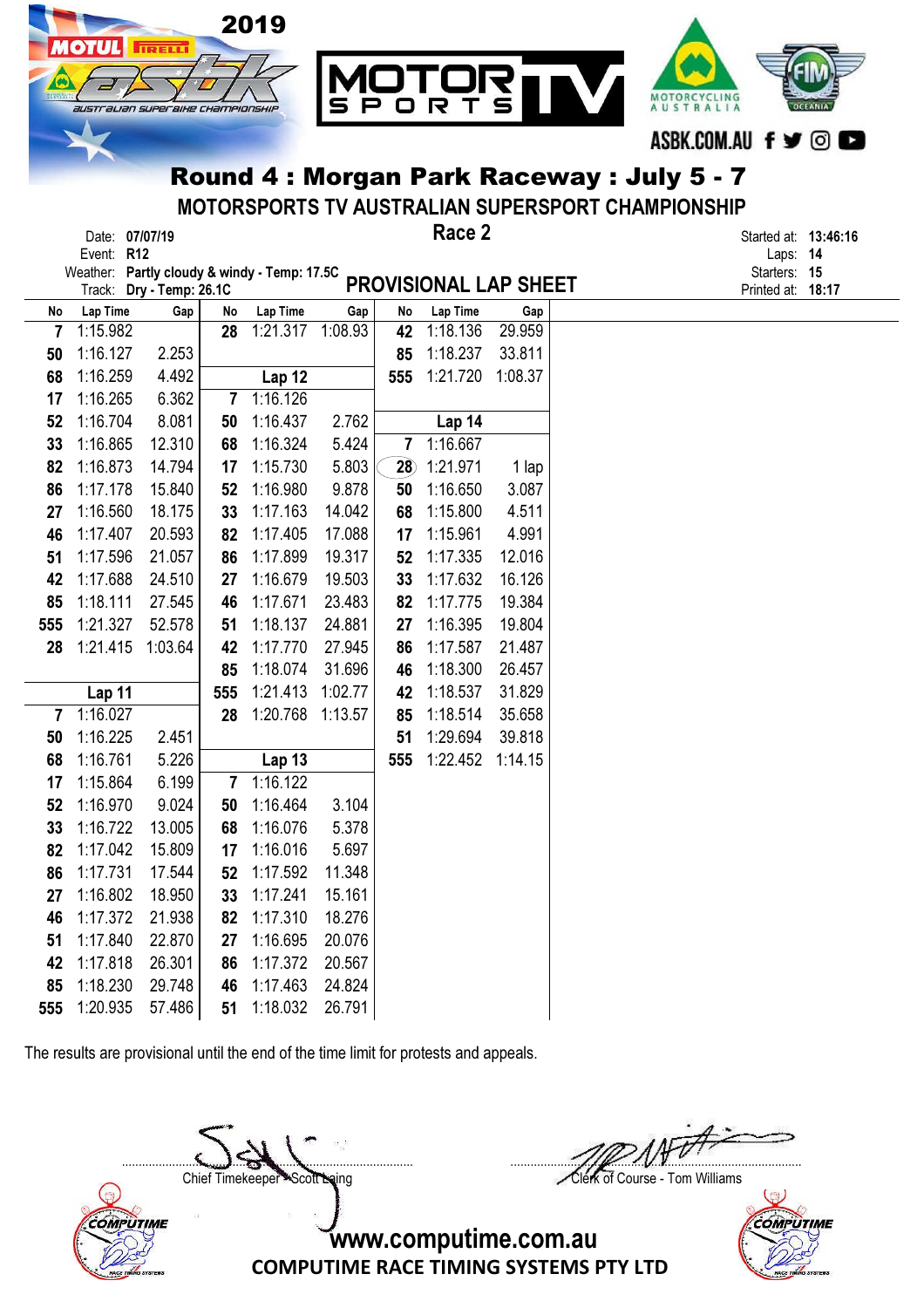

MOTORSPORTS TV AUSTRALIAN SUPERSPORT CHAMPIONSHIP

| Date:<br>Event:<br>Weather:<br>Track: | 07/07/19<br>R <sub>12</sub><br>Partly cloudy & windy - Temp: 17.5C<br>Dry - Temp: 26.1C |                |     |     |     |                | Race 2<br><b>PROVISIONAL LAP CHART</b> |     |     |     |     |     |     | Laps:<br>Starters:<br>Printed at: | Started at: 13:46:16<br>14<br>15<br>18:17 |
|---------------------------------------|-----------------------------------------------------------------------------------------|----------------|-----|-----|-----|----------------|----------------------------------------|-----|-----|-----|-----|-----|-----|-----------------------------------|-------------------------------------------|
| Grid                                  | 1                                                                                       | $\overline{2}$ | 3   | 4   | 5   | $6\phantom{a}$ | 7                                      | 8   | 9   | 10  | 11  | 12  | 13  | 14                                |                                           |
| 27                                    | 33                                                                                      | 33             |     |     |     |                |                                        |     |     |     |     |     |     |                                   |                                           |
|                                       |                                                                                         |                | 33  | 33  | 33  | 33             | 33                                     | 33  | 50  | 50  | 50  | 50  | 50  | 50                                |                                           |
| 33                                    | 27                                                                                      | 27             | 27  | 27  | 27  | 27             | 27                                     | 50  | 68  | 68  | 68  | 68  | 68  | 68                                |                                           |
| 50                                    | 52                                                                                      | 68             | 68  | 50  | 50  | 50             | 50                                     | 27  | 17  | 17  | 17  | 17  | 17  | 17                                |                                           |
| 68                                    | 68                                                                                      | 52             | 50  | 68  | 68  | 68             | 68                                     | 68  | 52  | 52  | 52  | 52  | 52  | 52                                |                                           |
| 52                                    | 50                                                                                      | 50             | 52  | 52  | 52  | 52             | 52                                     | 17  | 33  | 33  | 33  | 33  | 33  | 33                                |                                           |
| 17                                    | 86                                                                                      | 17             | 17  | 17  | 17  | 17             | 17                                     | 52  | 82  | 82  | 82  | 82  | 82  | 82                                |                                           |
| 82                                    | 17                                                                                      | 86             | 86  | 86  | 86  | 82             | 82                                     | 82  | 86  | 86  | 86  | 86  | 27  | 27                                |                                           |
| 86                                    | 82                                                                                      | 82             | 82  | 82  | 82  | 86             | 86                                     | 86  | 27  | 27  | 27  | 27  | 86  | 86                                |                                           |
| 46                                    | 46                                                                                      | 46             | 46  | 46  | 46  | 46             | 46                                     | 46  | 46  | 46  | 46  | 46  | 46  | 46                                |                                           |
| 85                                    | 85                                                                                      | 51             | 51  | 51  | 51  | 51             | 51                                     | 51  | 51  | 51  | 51  | 51  | 51  | 42                                |                                           |
| 51                                    | 51                                                                                      | 85             | 85  | 85  | 85  | 42             | 42                                     | 42  | 42  | 42  | 42  | 42  | 42  | 85                                |                                           |
| 42                                    | 42                                                                                      | 42             | 42  | 42  | 42  | 85             | 85                                     | 85  | 85  | 85  | 85  | 85  | 85  | 51                                |                                           |
| 555                                   | 555                                                                                     | 28             | 555 | 555 | 555 | 555            | 555                                    | 555 | 555 | 555 | 555 | 555 | 555 | 555                               |                                           |
| 28                                    | 28                                                                                      | 555            | 28  | 28  | 28  | 28             | 28                                     | 28  | 28  | 28  | 28  | 28  | 28  |                                   |                                           |

The results are provisional until the end of the time limit for protests and appeals.



....................................................................................... .......................................................................................

Chief Timekeeper - Scott Laing Clerk of Course - Tom Williams

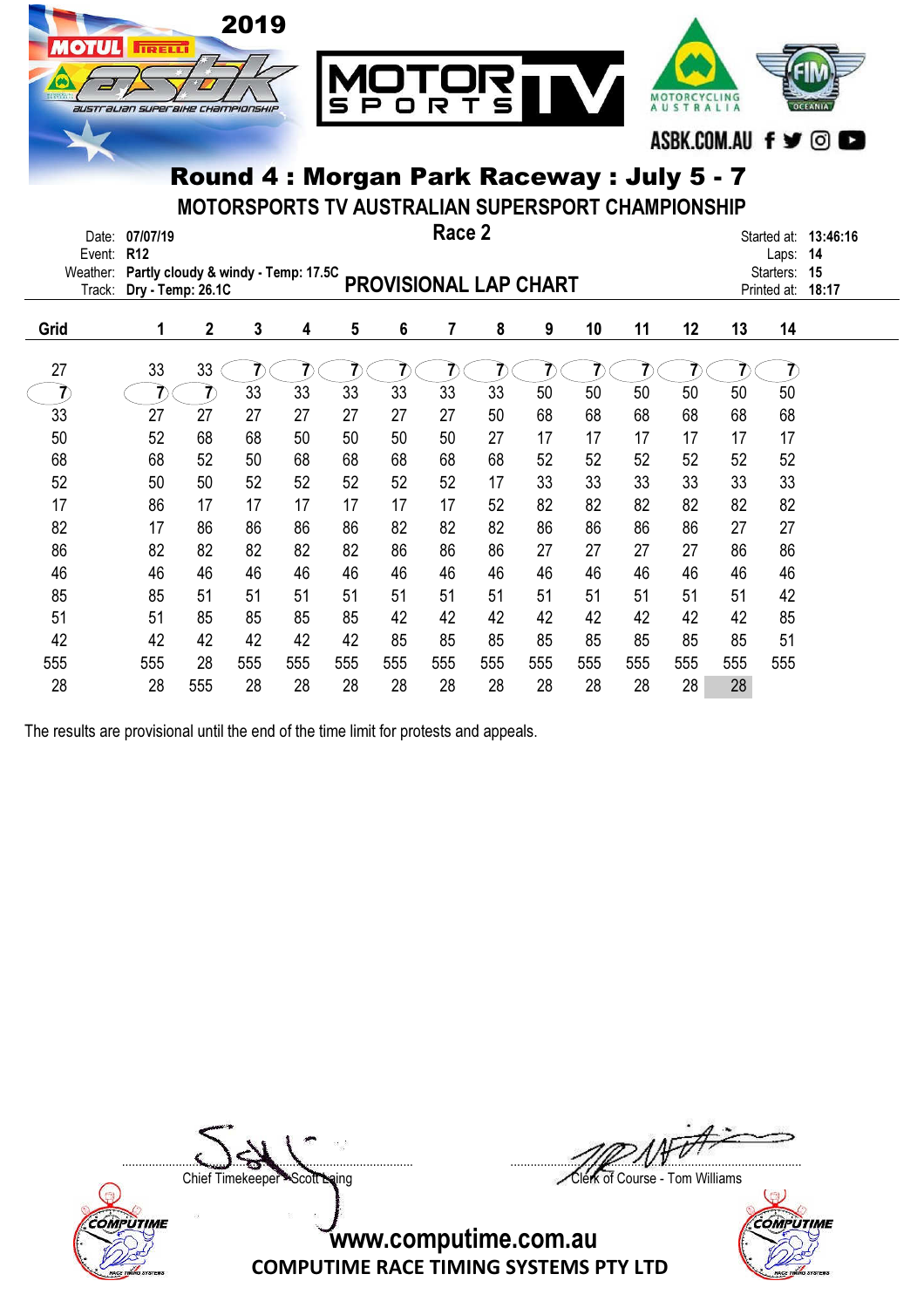

MOTORSPORTS TV AUSTRALIAN SUPERSPORT CHAMPIONSHIP

|            | Date:<br><b>R12</b><br>Event:<br>Weather:<br>Track: | 07/07/19<br>Partly cloudy & windy - Temp: 1756<br>Dry - Temp: 26 1C PROVISIONAL BEST PARTIAL TIMES<br>Dry - Temp: 26.1C |                   | Race 2 |                   |        |                     | 13:46:16<br>Started at:<br>14<br>Laps:<br>Starters:<br>15<br>Printed at:<br>18:18 |                |
|------------|-----------------------------------------------------|-------------------------------------------------------------------------------------------------------------------------|-------------------|--------|-------------------|--------|---------------------|-----------------------------------------------------------------------------------|----------------|
|            | Split 1                                             |                                                                                                                         | Split 2           |        | Split 3           |        | LAP                 |                                                                                   |                |
| <b>Pos</b> | Name                                                | Time                                                                                                                    | Name              | Time   | Name              | Time   | Name                | Ideal                                                                             | <b>Fastest</b> |
|            | T. TOPARIS                                          | 26.301                                                                                                                  | O. BAYLISS        | 25.543 | R. BATTYE         | 23.243 | <b>C. SPRIGGS</b>   | 1:15.274                                                                          | 1:15.285       |
|            | C. SPRIGGS                                          | 26.376                                                                                                                  | C. SPRIGGS        | 25.588 | C. SPRIGGS        | 23.310 | <b>T. TOPARIS</b>   | 1:15.391                                                                          | 1:15.540       |
|            | <b>B. PEARSON</b>                                   | 26.385                                                                                                                  | R. BATTYE         | 25.593 | N. LIMINTON       | 23.377 | <b>R. BATTYE</b>    | 1:15.444                                                                          | 1:15.565       |
|            | N. LIMINTON                                         | 26.458                                                                                                                  | N. LIMINTON       | 25.662 | O. BAYLISS        | 23.379 | <b>N. LIMINTON</b>  | 1:15.497                                                                          | 1:15.639       |
| 5          | R. BATTYE                                           | 26.608                                                                                                                  | <b>B. PEARSON</b> | 25.689 | <b>T. TOPARIS</b> | 23.397 | <b>B. PEARSON</b>   | 1:15.558                                                                          | 1:15.689       |
| 6          | O. BAYLISS                                          | 26.645                                                                                                                  | <b>T. TOPARIS</b> | 25.693 | <b>B. PEARSON</b> | 23.484 | <b>O. BAYLISS</b>   | 1:15.567                                                                          | 1:15.800       |
|            | C. TURNER                                           | 26.660                                                                                                                  | C. TURNER         | 25.849 | C. TURNER         | 23.490 | <b>C. TURNER</b>    | 1:15.999                                                                          | 1:16.233       |
| 8          | C. QUINN                                            | 26.834                                                                                                                  | A. BIDDLE         | 25.974 | C. QUINN          | 23.746 | C. QUINN            | 1:16.622                                                                          | 1:16.797       |
| 9          | D. SKEER                                            | 26.879                                                                                                                  | C. QUINN          | 26.042 | D. SKEER          | 23.796 | <b>D. SKEER</b>     | 1:16.760                                                                          | 1:17.010       |
| 10         | A. HAYES                                            | 27.089                                                                                                                  | D. SKEER          | 26.085 | A. HAYES          | 23.872 | A. HAYES            | 1:17.074                                                                          | 1:17.257       |
| 11         | A. BIDDLE                                           | 27.092                                                                                                                  | A. HAYES          | 26.113 | J. PASSFIELD      | 24.006 | A. BIDDLE           | 1:17.098                                                                          | 1:17.194       |
| 12         | J. PASSFIELD                                        | 27.144                                                                                                                  | J. PASSFIELD      | 26.265 | A. BIDDLE         | 24.032 | <b>J. PASSFIELD</b> | 1:17.415                                                                          | 1:17.451       |
| 13         | <b>T. LYNCH</b>                                     | 27.253                                                                                                                  | T. LYNCH          | 26.279 | <b>T. LYNCH</b>   | 24.200 | T. LYNCH            | 1:17.732                                                                          | 1:17.946       |
| 14         | J. HYDE                                             | 27.622                                                                                                                  | A. EDSER          | 26.791 | A. EDSER          | 24.253 | A. EDSER            | 1:18.935                                                                          | 1:19.400       |
| 15         | A. EDSER                                            | 27.891                                                                                                                  | J. HYDE           | 27.200 | J. HYDE           | 24.317 | J. HYDE             | 1:19.139                                                                          | 1:19.165       |

The results are provisional until the end of the time limit for protests and appeals.



....................................................................................... .......................................................................................

Chief Timekeeper - Scott Laing Clerk of Course - Tom Williams

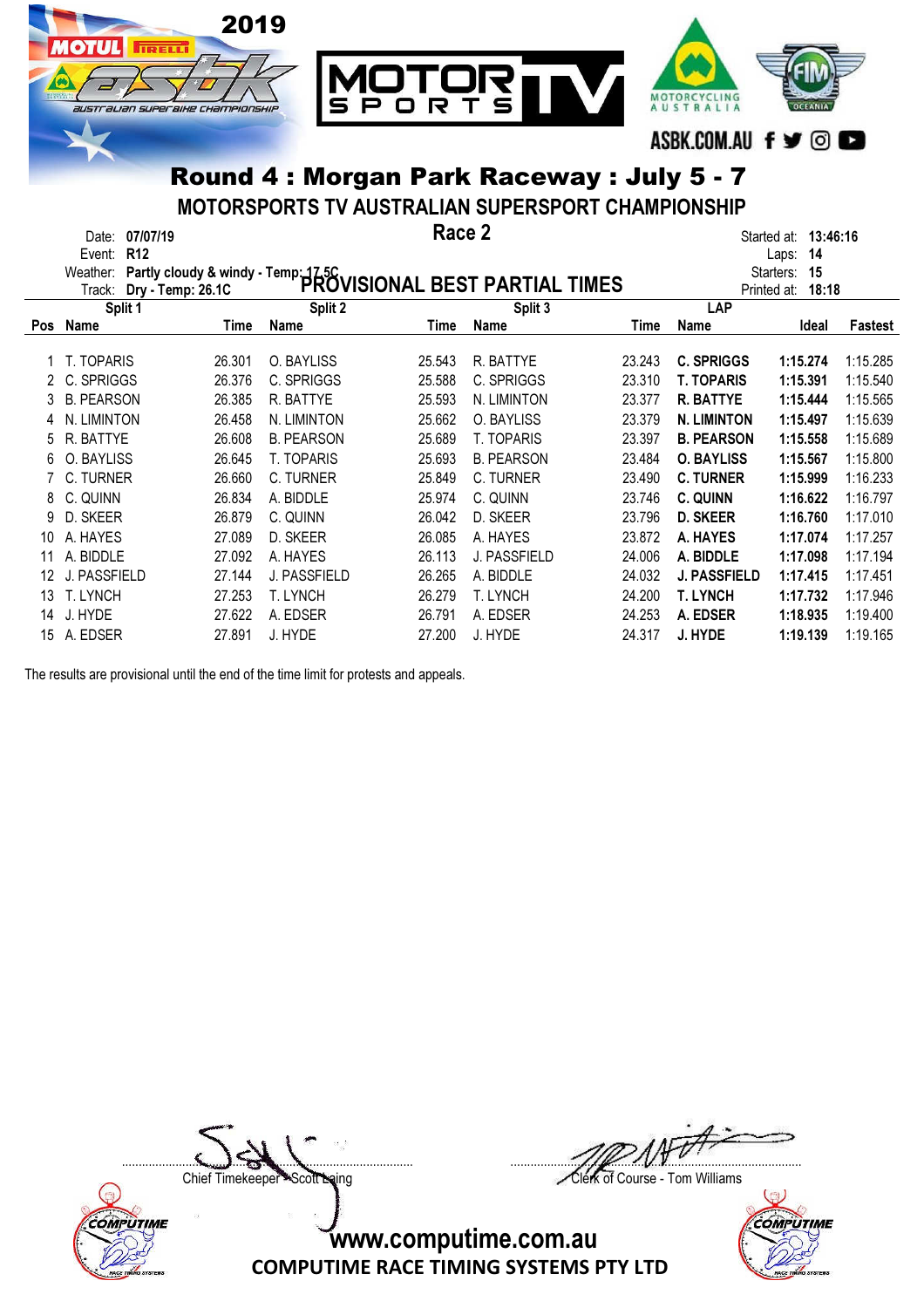

# Round 4 : Morgan Park Raceway : July 5 - 7 MOTORSPORTS TV AUSTRALIAN SUPERSPORT CHAMPIONSHIP

PROVISIONAL ROUND POINTS

#### MOTORSPORTS TV AUSTRALIAN SUPERSPORT CHAMPIONSHIP

|     |     |                       | Rnd 4 | Rnd 4 | Rnd 4 |       |
|-----|-----|-----------------------|-------|-------|-------|-------|
| Pos | No  | <b>Name</b>           | Pole  | Race  | Race  | Total |
|     |     |                       |       | 1     | 2     |       |
|     |     |                       |       |       |       |       |
| 1   | 7   | <b>Tom TOPARIS</b>    |       | 25    | 25    | 50    |
| 2   | 50  | Callum SPRIGGS        |       | 20    | 20    | 40    |
| 3   | 17  | <b>Broc PEARSON</b>   |       | 18    | 17    | 35    |
| 4   | 68  | <b>Oliver BAYLISS</b> |       | 15    | 18    | 33    |
| 5   | 27  | Nic LIMINTON          | 1     | 17    | 13    | 31    |
| 6   | 82  | Chris QUINN           |       | 16    | 14    | 30    |
| 7   | 86  | Dallas SKEER          |       | 14    | 12    | 26    |
| 8   | 46  | Aidan HAYES           |       | 11    | 11    | 22    |
| 9   | 85  | Ty LYNCH              |       | 12    | 9     | 21    |
| 10  | 51  | Avalon BIDDLE         |       | 13    | 8     | 21    |
| 11  | 42  | <b>Jack PASSFIELD</b> |       | 10    | 10    | 20    |
| 12  | 52  | Corey TURNER          |       |       | 16    | 16    |
| 13  | 555 | Andrew EDSER          |       | 9     | 7     | 16    |
| 14  | 33  | <b>Reid BATTYE</b>    |       |       | 15    | 15    |
| 15  | 28  | Jack HYDE             |       | 8     | 6     | 14    |
|     |     |                       |       |       |       |       |



....................................................................................... .......................................................................................

Chief Timekeeper - Scott Laing Clerk of Course - Tom Williams